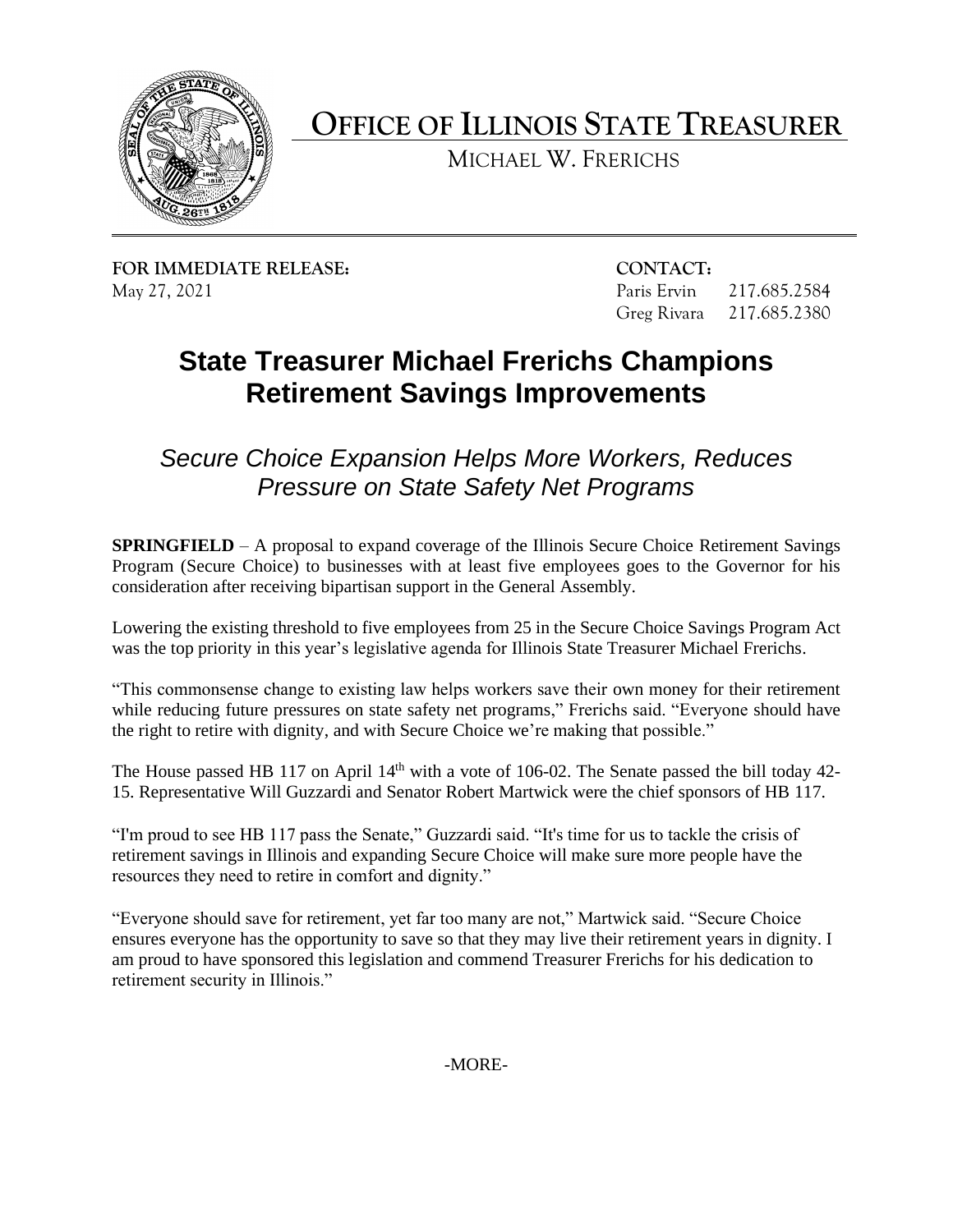Secure Choice launched in 2018 to address the retirement savings crisis facing our nation. The program requires businesses to either provide a private-sector retirement plan for its workers or enroll in Secure Choice, a state-administered program that provides workers with their own Roth-IRA. Participants are auto-enrolled into age-based Target Date Funds with a default five percent contribution rate. Participants can change their contribution level or fund option, or opt-out of the program altogether, at any time.

 Secure Choice is overseen by a seven-person board with Treasurer Frerichs serving as Chair, and is managed by Ascensus, the largest independent recordkeeper and savings facilitator in the United pay nothing to participate and are prohibited from contributing to the accounts. Importantly, investments are held in a trust separate and apart from state government and cannot be swept. States. Accounts are portable, meaning they can travel with workers if they change jobs. Employers

Today, more than 88,000 workers in all 102 counties from over 6,000 companies have saved over \$61 million in Secure Choice.

 and older to improve their quality of life as they age does not just mean helping people who are near "AARP Illinois worked hard to support Secure Choice because we know that helping people ages 50 or currently in retirement – it means looking out for those at all stages of their careers who will retire in the future," said State Director Bob Gallo. "On behalf of our 1.7 million members, we commend Illinois legislators who today took action to make sure that every worker has a chance to put aside the money they need to take control of their future."

The urgent need for employment-based retirement savings is clear:

- **15x** -Workers are 15 times more likely to save if they have access to a payroll deduction plan at work.
- **40 percent**  More than 40 percent of all businesses do not offer a retirement plan.
- • **90 percent**  One-third of Illinois retirees rely on Social Security for 90 percent of their retirement income.
- \$19,000 The average annual Social Security benefit in Illinois is \$19,000.
- **\$5,000**  The median retirement savings for all working-age households is \$5,000.
- • **57 million**  Nearly 57 million Americans do not have access to a retirement savings plan at work.

 Without adequate savings, far too many workers risk retiring into poverty and becoming reliant on social safety-net programs. Ensuring that workers have an easy and simple way to save for retirement increases the likelihood that they can build a nest-egg to ensure self-sufficiency and peace of mind in their golden years.

 The bill makes additional changes, including allowing for automatic contribution increases as part of the default savings option (auto-escalation), and relaxing the enforcement provisions already in statute